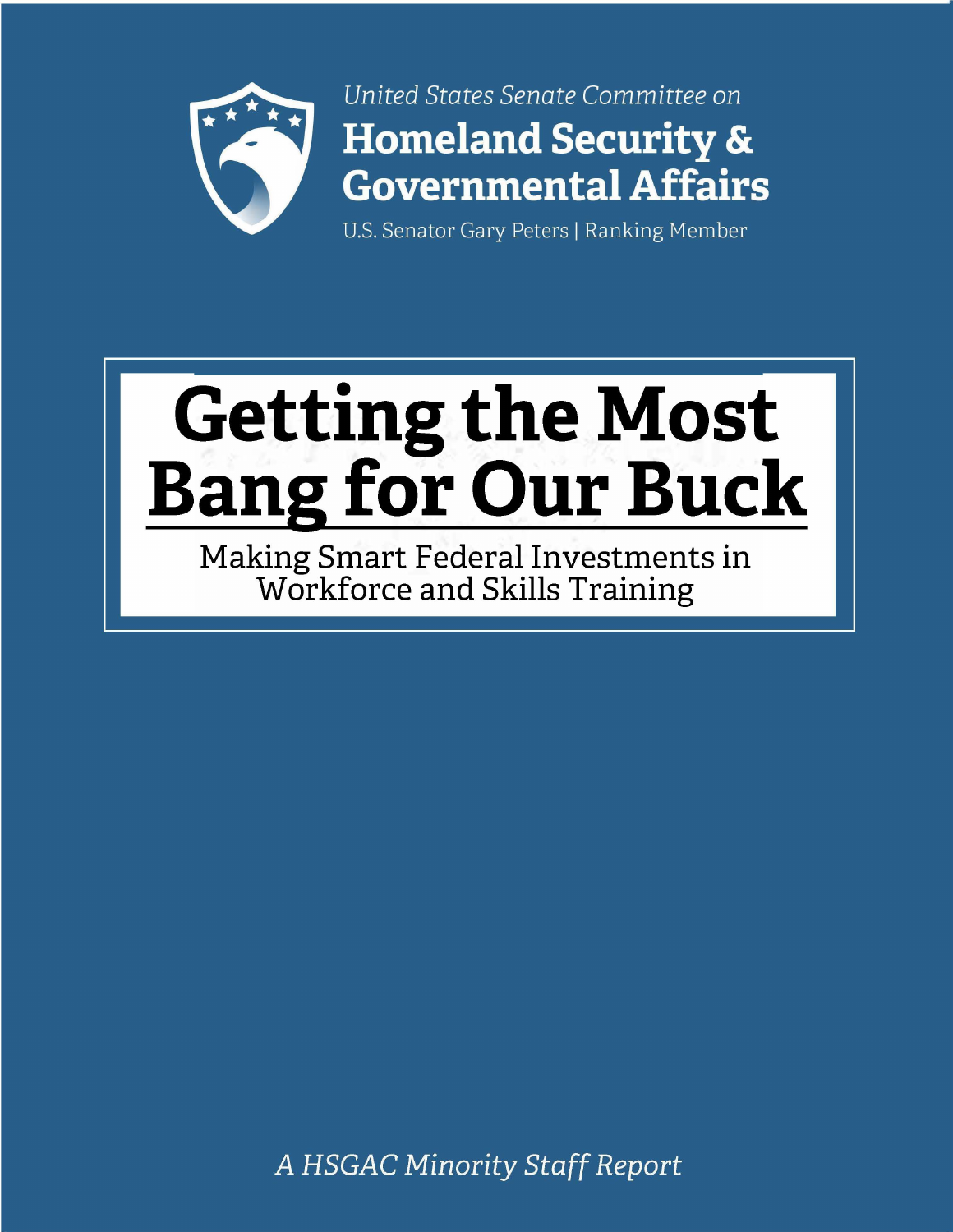# **TABLE OF CONTENTS**

| $I_{\cdot}$ | THE FEDERAL GOVERNMENT SPENDS VASTLY MORE ON HIGHER<br>EDUCATION SUPPORT THAN WORKFORCE AND SKILLS TRAINING6<br>A. The federal government spent about \$100 billion supporting higher education<br>through student financial assistance, institutional aid, and individual tax<br>. 6<br>B. The federal government spent about \$11 billion supporting workforce and skills                                                                                                                                                       |
|-------------|-----------------------------------------------------------------------------------------------------------------------------------------------------------------------------------------------------------------------------------------------------------------------------------------------------------------------------------------------------------------------------------------------------------------------------------------------------------------------------------------------------------------------------------|
| II.         | 4-YEAR COLLEGES AND UNIVERSITIES—ATTENDED BY A MAJORITY OF<br>STUDENTS-HAVE THE HIGHEST COST, BUT ATTENDING ANY U.S.<br>A. Most students in the United States attend 4-year colleges and universities9<br>C. Awareness of the federal financial aid process is critical to making college                                                                                                                                                                                                                                         |
| III.        | STUDENTS PURSUING SKILLS TRAINING AND TECHNICAL<br>CERTIFICATIONS AT INSTITUTIONS OF HIGHER EDUCATION RECEIVE<br>EQUITABLE SUPPORT FROM THE FEDERAL GOVERNMENT TO MEET THE<br>. 13<br>A. Most Pell Grant, Direct Loan, and Veterans education funding assists students at<br>4-year colleges and universities because this is the largest student group13<br>B. However, on a per-student basis, students at community colleges and skills<br>training institutions receive equitable funding as compared to students at colleges |
| IV.         | WORKFORCE AND SKILLS TRAINING PROGRAMS ARE FRAGMENTED                                                                                                                                                                                                                                                                                                                                                                                                                                                                             |
|             |                                                                                                                                                                                                                                                                                                                                                                                                                                                                                                                                   |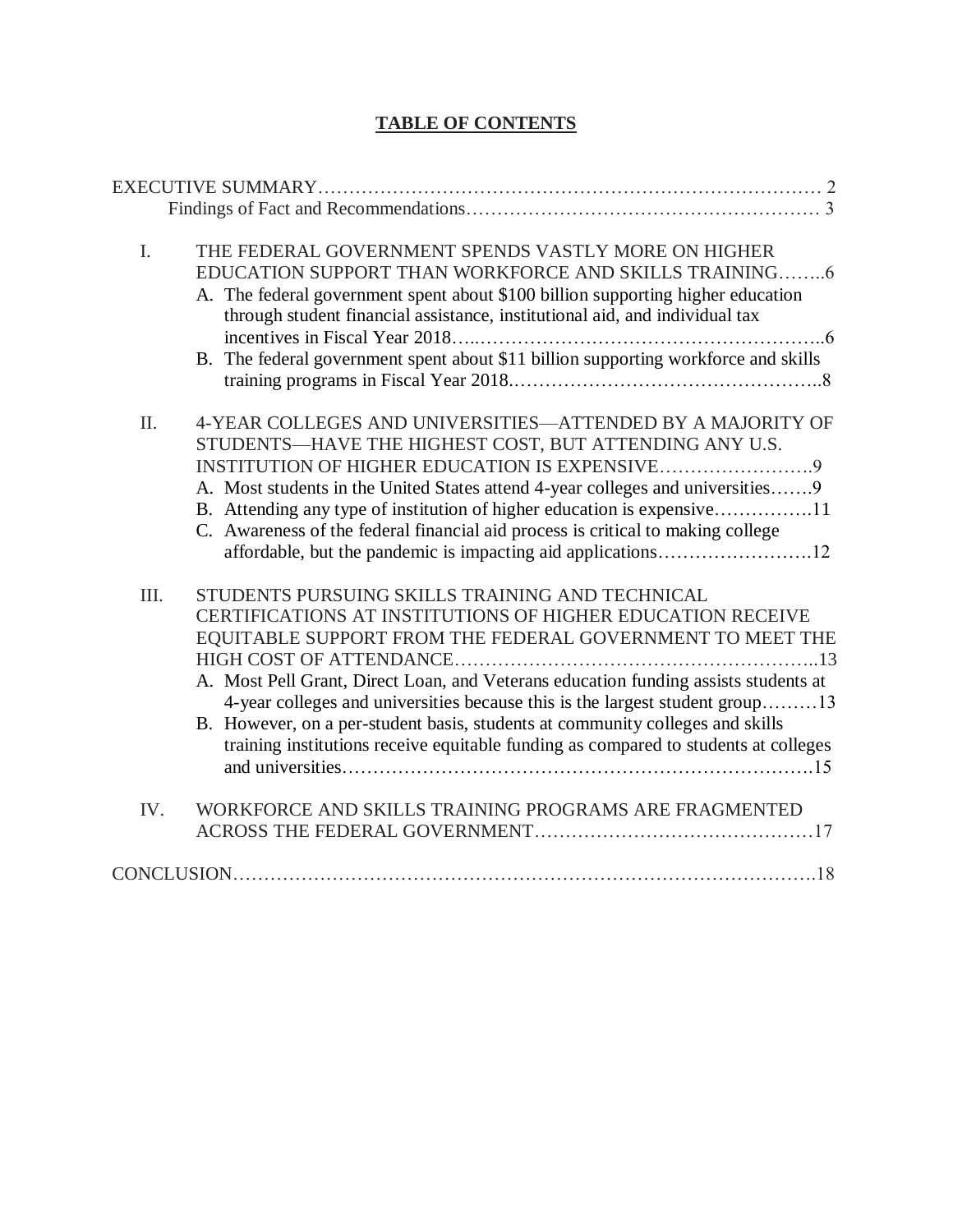## **Executive Summary**

 $\overline{a}$ 

Americans need the right skills and education to thrive in today's global economy. More and more jobs require advanced degrees, and the U.S. manufacturing sector — previously a place where individuals without a higher degree could earn a good living — increasingly demands workers with higher skills certificates or degrees to fill advanced manufacturing jobs.<sup>1</sup>

The federal government has long encouraged, and financially supported, students attending 4-year institutions of higher education, largely through financial assistance provided by the Departments of Education and Veterans Affairs. Given the costs of attending such institutions — \$37,548 per year for 4-year colleges and universities, on average — and the fact that a significant proportion of students do not graduate with degrees, it is critical to examine all ways in which the federal government provides assistance to prepare Americans for their careers. The government's approach to funding, promoting, and prioritizing skills and technical training programs needs to be appropriately aligned to help individuals attain the skills needed for today's higher paying jobs at a cost they can afford. $2^2$ 

Currently, the government uses a very piecemeal approach to provide workforce and skills training support to individuals, with programs scattered across different federal agencies. Some training is provided through temporary pilot programs which are not permanently authorized.<sup>3</sup> Additionally, the unfolding impacts from the COVID-19 pandemic have exposed problems with attempts to conduct virtual on-the-job training and registered apprenticeships, given the difficulty of administering these types of programs through online platforms. While not directly within the scope of this report, many organized labor groups are already bridging the gap in skills training through millions in spending on self-funded registered apprenticeship programs. The federal government, however, needs to better identify and support these efforts in its current approach to workforce and skills training.

At the direction of U.S. Senator Gary Peters, Ranking Member of the Homeland Security and Governmental Affairs Committee, minority staff investigated the impact of federal government spending on higher education — 4-year, 2-year, and non-degree-granting institutions — as well as workforce training programs. The purpose of Senator Peters' inquiry is to determine whether the government's investments are aligned with its priorities. The report evaluates whether federal spending on higher education and skills training is yielding sufficient opportunities to prepare Americans to be competitive and get the good paying jobs companies are creating and need to fill in today's economy.

<sup>1</sup> Government Accountability Office, *U.S. Manufacturing: Federal Programs Reported Providing Support and Addressing Trends*, GAO-17-240 (Washington, D.C.: March 28, 2017).

 $2$  Average total cost of attending a 4-year college or university in the 2017-2018 academic year, across all types (public, private non-profit, and private for-profit), per Department of Education data from the Integrated Post-Secondary Education Data System (IPEDS). According to the most recent data available from the Department of Education, only 56 percent of undergraduates at a 4-year college who began their studies in 2010 had graduated within 5 years. See U.S. Department of Education, National Center for Education Statistics (2018). *Digest of Education Statistics, 2017* (NCES 2018-070), [Table 326.10.](https://nces.ed.gov/programs/digest/d17/tables/dt17_330.10.asp) 

<sup>&</sup>lt;sup>3</sup> GAO has also found that the federal government faces challenges—funding shortfalls, lack of information, and the need to keep training up to date and in line with current workforce requirements—in helping workers develop appropriate skills. *See* GAO-17-240.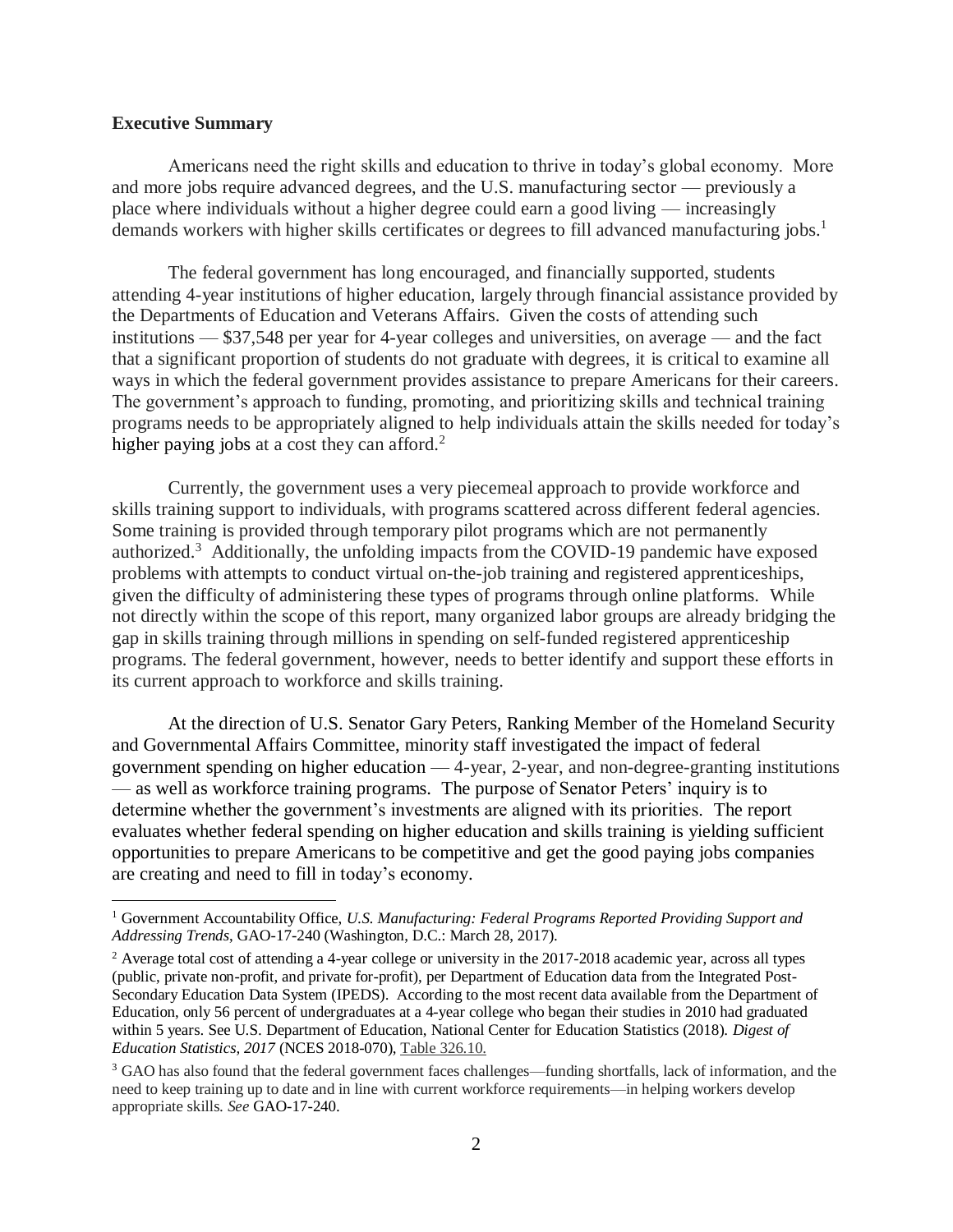The report finds that while the federal government provides roughly the same amount of support on average per student to students attending 4-year institutions and those pursuing skills and technical training certificates at non-degree-granting institutions, the federal government spends vastly more money overall on higher education than on workforce training programs. This amounts to approximately ten times the amount of federal spending in support of those students pursuing 4-year degrees over those seeking skills and technical training certificates. The report also finds that this disproportionate spending has resulted in dramatic underinvestment in workforce training, and as a result, the U.S. is potentially losing out on valuable skill/technical training workforces of the future.

The federal government's disproportionate spending and its scattered approach to planning and implementing workforce and skills training programs has resulted in dramatic underinvestment in workforce training and a potentially disadvantaged workforce as the U.S. is forced to compete with other industrialized nations. To remedy these shortcomings and ensure that Americans are supported and prepared to obtain the high paying skilled jobs of the future, the federal government needs to adequately invest in workforce training and technical skills development programs and ensure that students are aware of this available financial assistance.

### **Findings of Fact and Recommendations**

### **Findings of Fact**

- **1. The federal government spends nearly \$100 billion per year on students and institutions of higher education, and only about one-tenth of that amount on workforce and skills training.** In fiscal year 2018, the government provided more than \$65 billion to students through grants, loans, and tax incentives and more than \$30 billion to institutions through research funding and general appropriations. The government provided only \$11 billion in funding to a patchwork of workforce training programs in the same fiscal year.
- **2. Most students in the United States attend 4-year colleges and universities.** In the 2017-2018 academic year, there were 6,603 institutions of higher education in the country accredited by the Department of Education, with a total of just under 18 million enrolled undergraduates.<sup>4</sup> Forty-four percent of these institutions offered 4-year degrees and 63 percent of students attended them.
- **3. All institutions of higher education are increasingly expensive.** While 4-year institutions were most expensive, costing \$37,548 on average for tuition, fees, room, board, books, and supplies for the 2017-2018 academic year, two-year institutions cost

<sup>4</sup> Numbers of schools and students are from the Department of Education's IPEDS. In this report, the term "undergraduates" refers to the students enrolled in 4-year, 2-year and non-degree-granting institutions who are defined as such in the IPEDS Student Financial Aid survey. It includes all students attending 2-year and non-degreegranting institutions, as well as students at 4-year institutions who are not engaged in graduate level study. To the extent possible, graduate students are excluded from the analysis in this report.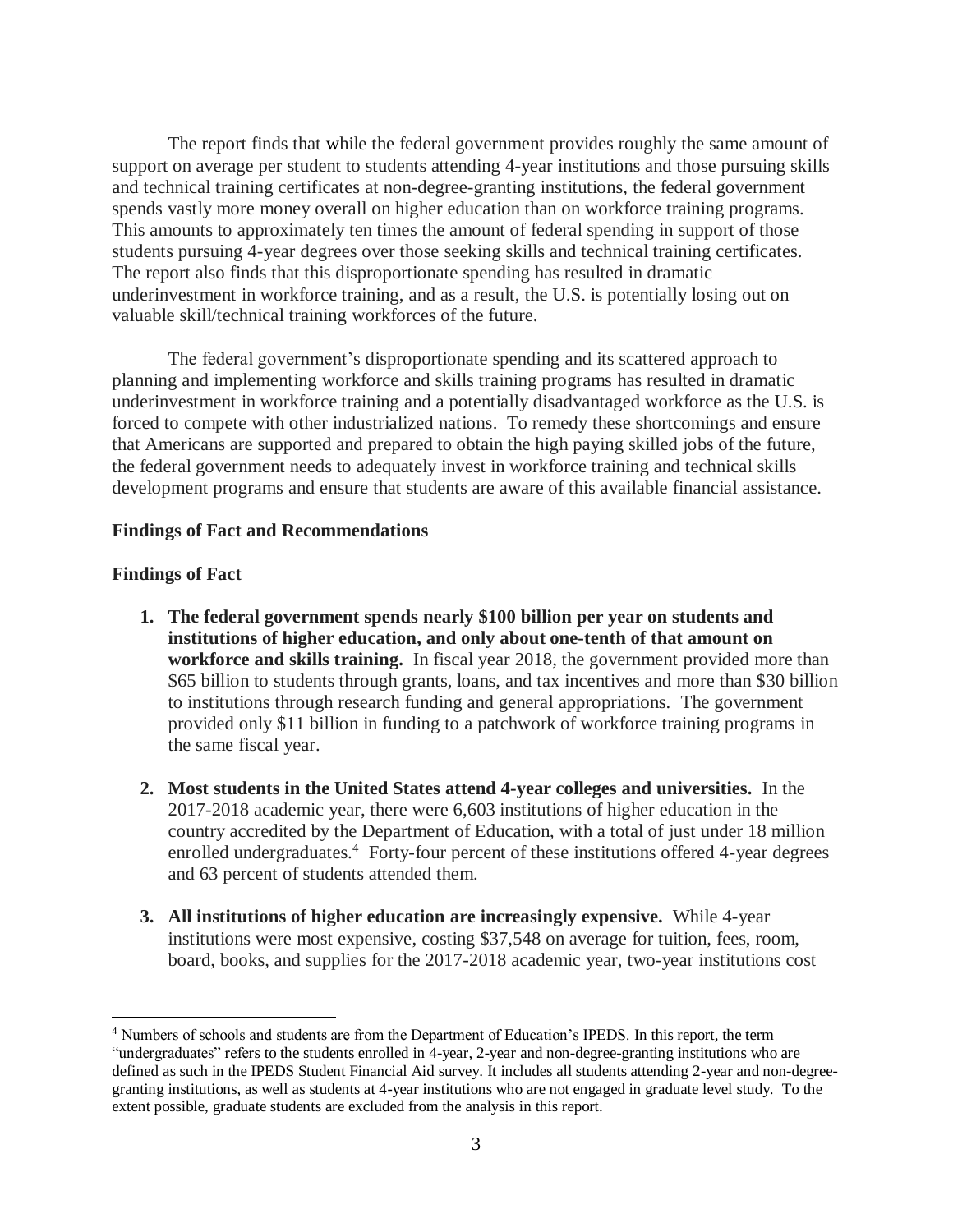\$28,308 on average and less than 2-year institutions cost \$24,557. Private non-profit and private for-profit institutions were more expensive than public institutions.

- **4. The pandemic has adversely impacted students' ability to obtain financial assistance for post-secondary education.** The number of federal financial aid applications has decreased during the pandemic, and schools are partially attributing the decrease to students' inability to access guidance counselors who typically shepherd them through the complex application process.
- **5. Students who are not attending 4-year schools receive equitable amounts of federal financial support.** While most of the federal money helping students — Pell Grants, Direct Loans, and Veterans Education Benefits — goes to those at 4-year colleges and universities based on the numbers of students attending, the average amount of aid for students attending 2-year and non-degree-granting institutions is roughly equivalent to individuals at 4-year colleges and universities. Students pursuing certifications or other credentials at less than 2-year institutions who received Pell Grants and Direct Loans were awarded, on average, \$4,142 and \$6,487, respectively. Aid recipients at 4-year colleges and universities received, on average, \$4,363 in Pell Grants and \$7,469 in Direct Loans.
- **6. Federal workforce and skills training programs are scattered and not sufficiently resourced to reach workers who need them.** Skills training programs are provided by multiple federal agencies, including the Departments of Labor, Education, Veterans Affairs, Housing and Urban Development, and Health and Human Services. These programs suffer from lack of coordination and overall strategy, funding shortfalls, lack of information, and challenges in keeping training aligned with current information and workforce demand. Some programs are not permanently authorized, which means they lack dedicated funding streams.

## **Recommendations**

- **1. Create a National Institute of Manufacturing to centralize manufacturing policy and ensure robust federal investment.** Congress should pass S. 4194, the National Institute of Manufacturing Act, sponsored by Senator Peters. The federal government's role in supporting Americans who wish to attend a college or university is unquestionable; but ensuring that workers and others that do not plan to attend an institution of higher education have the skills needed to support the American economy should also be an economic and national security priority. Congress should take immediate action to pass the *National Institute of Manufacturing Act* to ensure that American workers have the skills necessary to thrive.
- **2. Protect veterans' workforce training programs to ensure veterans training isn't derailed by the pandemic.** Congress should pass S. 4373, sponsored by Senator Peters and Senator Lisa Murkowski, which modifies certain educational assistance programs of the Department of Veterans Affairs. Apprenticeships and On-the-Job Training programs, critical career pathways for veterans and transitioning service members, have been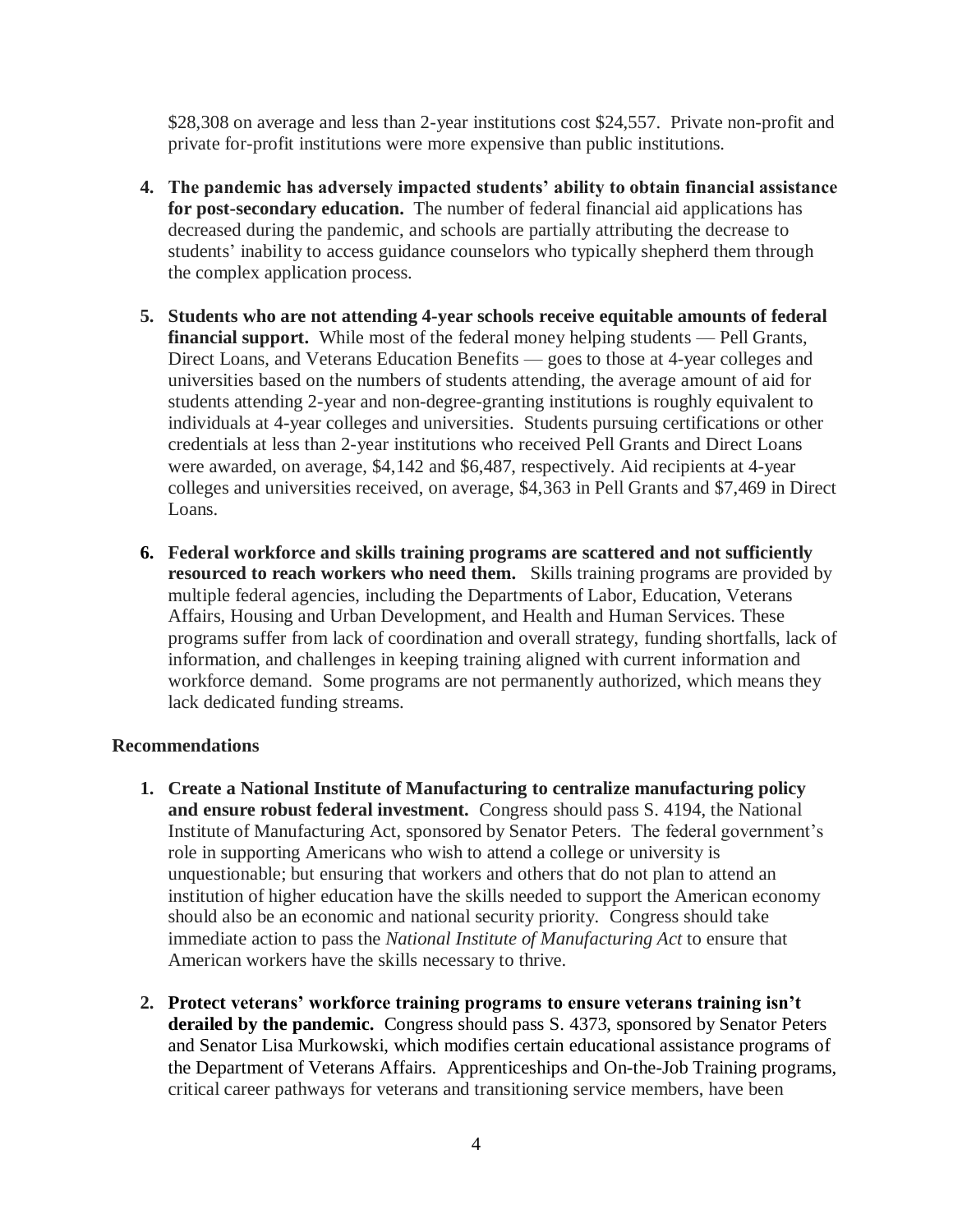disproportionately affected by the pandemic as they are harder to move to a virtual environment. Many registered apprenticeships have been cut short or ended, resulting in veterans facing a reduction or suspension in their housing allowance due to not meeting minimum work hour requirements. Congress has already taken action to address similar issues for veterans attending institutions of higher education, and should act here to ensure that veterans in these workforce training programs are not shortchanged.

- **3. Codify the U.S. Department of Labor's Reentry Employment Opportunities (REO) Program.** Congress should pass S. 4387, the *Reentry Employment Opportunities Act*, sponsored by Senator Peters and Senator Rob Portman. Currently, the REO program, one of the Department of Labor's workforce training programs, exists as a pilot program authorized under the *Workforce Innovation and Opportunity Act (WIOA).* As such, the program does not have a dedicated funding stream and is funded through a piecemeal approach. The legislation would codify into law the REO program and provide it greater stability for the future.
- **4. Increase funding for workforce training programs.** Congress should stop underinvesting in the American workforce and greatly increase the amount of funding for workforce training programs, through reauthorization of the *Workforce Innovation and Opportunity Act (WIOA)*. Additional funding will help keep training programs aligned with current information and workforce demands and will allow the programs to serve more Americans.
- **5. Ensure students are aware of the availability of federal financial assistance to attend 2-year and non-degree-granting institutions.** Students need to have access to information on post-secondary schooling paths beyond attending a 4-year college or university. This is especially critical during the COVID-19 pandemic, where students don't always have physical access to their guidance counselors. Senator Peters' *Supporting Useful Career Counseling in Elementary and Secondary Schools (SUCCESS) Act,* and the elements of the Act that were included in the 2018 Perkins reauthorization, bolsters the ability of counselors to provide students information on alternative postsecondary paths, including information on obtaining financial assistance. Congress should provide additional support to ensure that these gains are not lost due to the pandemic.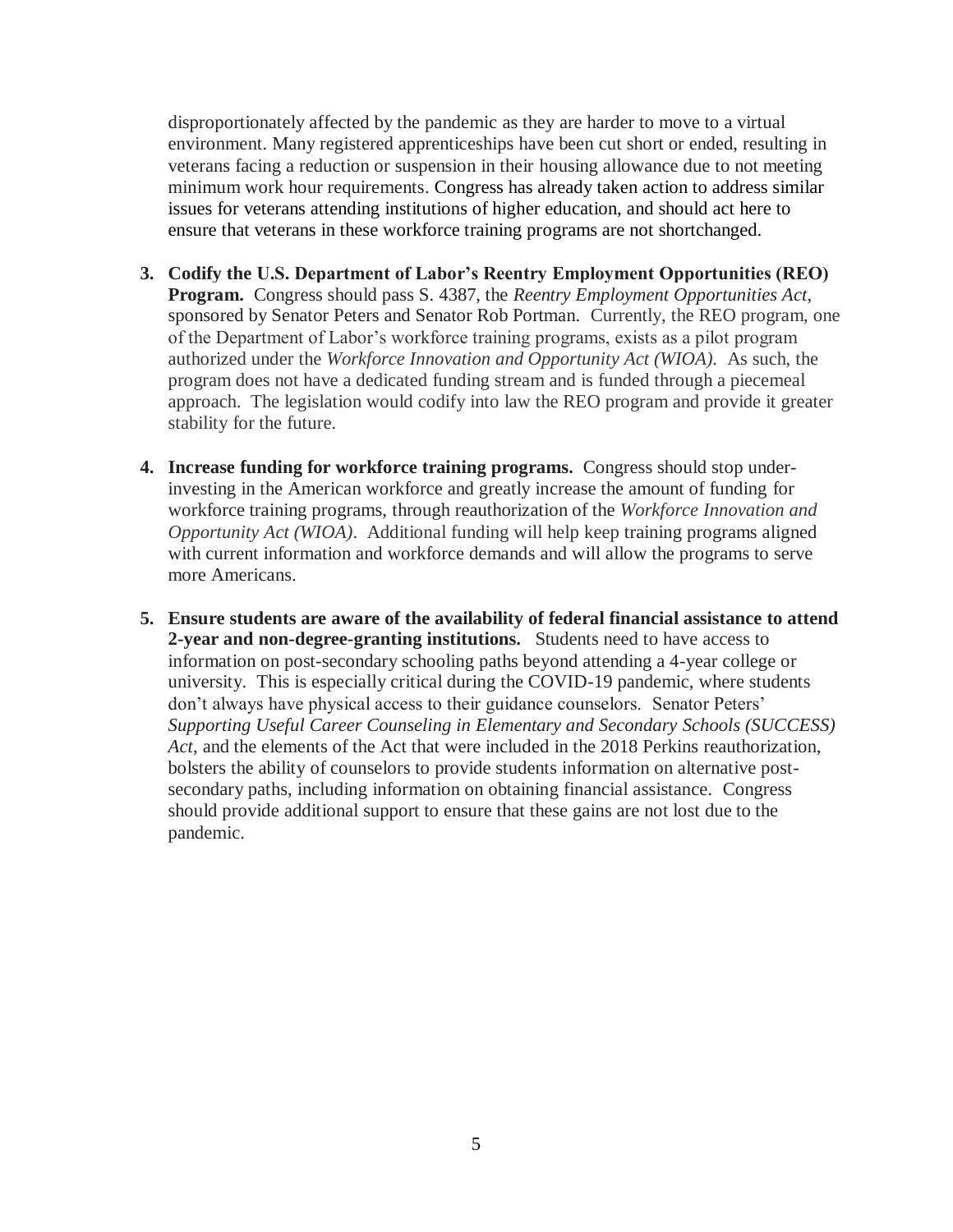# **I. THE FEDERAL GOVERNMENT SPENDS VASTLY MORE ON HIGHER EDUCATION SUPPORT THAN WORKFORCE AND SKILLS TRAINING**

The total amount of money the federal government spends on supporting students and institutions of higher education — about \$100 billion in fiscal year 2018 — vastly exceeds the amount of money spent on workforce and skills training outside of higher education, which, at approximately \$11 billion, is only about a tenth of spending on higher education (see figure 1).



**Figure 1: Federal Funding for Higher Education and Skills Training, Fiscal Year 2018**

Source: See tables 1 and 2 below.

 $\overline{a}$ 

# **A. The federal government spent about \$100 billion supporting higher education through student financial assistance, institutional aid, and individual tax incentives in Fiscal Year 2018**

The federal government supports higher education by providing financial assistance to students and their parents to make education more affordable, by making available certain tax incentives, and by providing funding to institutions. The 1965 passage of the *Higher Education Act* authorized the federal government's major student financial aid programs, which subsequent to its creation in 1979, have been administered through the Department of Education, including need-based grants, loans, and work-study.<sup>5</sup> These programs cost the government about \$32.8 billion in fiscal year 2018.<sup>6</sup>

<sup>5</sup> Congressional Research Service, *The Higher Education Act (HEA): A Primer* (R45551, October 24, 2018).

<sup>6</sup> Data are from Department of Education, Federal Student Aid, *Fiscal Year 2018 Annual Report* (November 15, 2018), available at https://www2.ed.gov/about/reports/annual/2018report/fsa-report.pdf. The federal grant funding includes Pell Grants and Federal Supplemental Education Opportunity Grants. Loan data represents the loan subsidy amount—the cost to the taxpayer— for all Direct Loans for fiscal year 2018. According to the Department of Education, the estimation process used to determine the amount of subsidy expense for each fiscal year is subject to various internal and external risk factors which often show strong interdependence with one another. This analysis does not include the federal government's exemption of interest income earned on bonds issued by state, local, and tribal governments for a "public" purpose from federal income tax (26 U.S.C. §1030), including bonds issued to support institutions of higher education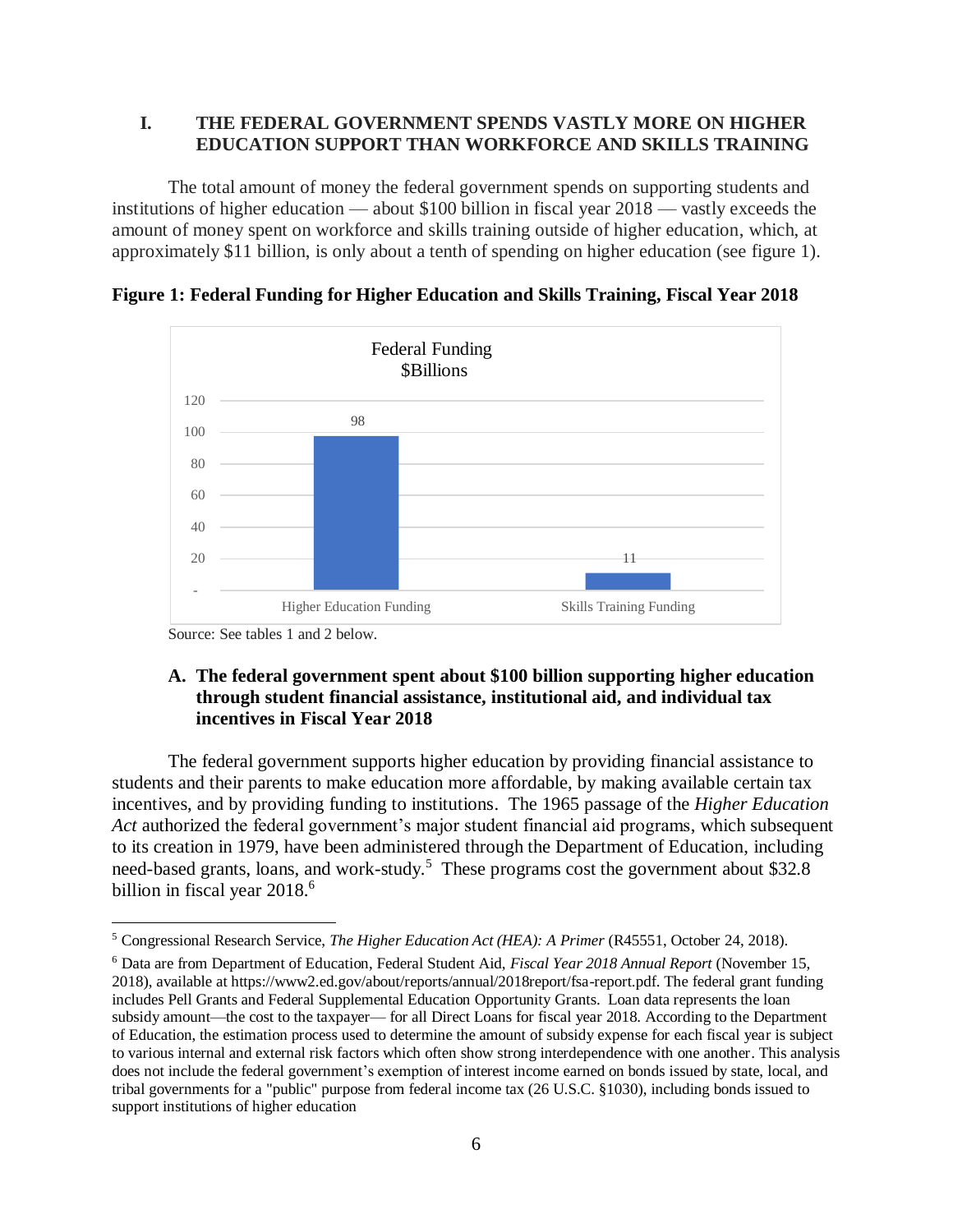Another source of federal financial aid for higher education students is the Department of Veterans Affairs, which provides education benefits to veterans and their family members through a variety of programs. The largest program, the Post-9/11 GI bill, cost the government about \$10.6 billion in fiscal year  $2018$ .<sup>7</sup> Lastly, the Department of Health and Human Services has several assistance programs for students pursuing health-related careers, and the government spent about \$3.5 billion on these programs in fiscal year 2018.<sup>8</sup>

Tax incentives, such as the American Opportunity Tax Credit (AOTC) and Lifetime Learning Credit (LLC), the two largest such incentives, cost the U.S. government about \$18.3 billion in fiscal year 2019, according to estimates by the Joint Committee on Taxation.<sup>9</sup> The AOTC allows a maximum \$2,500 per student credit for tuition and required enrollment fees, as well as course-related books, supplies, and equipment.<sup>10</sup> The LLC allows a maximum \$2,000 per tax return non-refundable credit for tuition and required fees.<sup>11</sup>

The main types of federal funding provided to institutions are research grants to universities and general appropriations. In fiscal year 2018, the government obligated about \$29 billion for research and development to 4-year colleges and universities as well as universityadministered federally funded research and development centers.<sup>12</sup> The same year, the government provided about \$2.6 billion in federal appropriations for operating expenses at selected schools — military academies, historically black colleges and universities, land grand institutions, and other specialized institutions. Michigan-based institutions receiving these federal appropriations included Albion College and Spring Arbor University, two private, nonprofit 4-year colleges associated with Methodist religious institutions; Specs Howard School of Media Arts, a private, for-profit institution offering programs in Broadcast Media Arts, Digital Media Arts, and Graphic Design; and Michigan Career and Technical Institute, a public vocational school for adults with disabilities.

In total, the federal government spent almost \$100 billion assisting students and institutions in fiscal year 2018 (see table 1).

<sup>7</sup> Department of Veterans Affairs, *Veterans Affairs Benefits Report, Fiscal Year 2018*. VA does not publish the total amount of Post-9/11 GI funding provided in support of higher education; this number represents Post-9/11 GI bill payments to institutions of higher education for tuition and fees (\$4.7 billion) plus the estimated share of room and board, books, and supplies for those veterans, and it includes assistance provided to both undergraduate and graduate students.

<sup>8</sup> Department of Health and Humans Services, *Health and Human Services Congressional Budget Justification, Fiscal year 2018*; data includes National Institute of Health grants and training awards, Chafee education and training vouchers, Indian Health professions, and Health Resources and Service Administration programs and represents a Committee estimate of the funding spent on Department higher education programs.

<sup>9</sup> Congressional Research Service, *Higher Education Tax Benefits: Brief Overview and Budgetary Effects* (R41967, July 20, 2020).

<sup>&</sup>lt;sup>10</sup> The AOTC is partially refundable (up to \$1,000), is phased out at higher income levels, and is available only during the first four years of postsecondary education.

<sup>&</sup>lt;sup>11</sup> The LLC can be claimed for graduate or undergraduate studies, or for courses to acquire or improve job skills, and it is also phased out at higher income levels.

<sup>12</sup> National Science Foundation, National Center for Science and Engineering Statistics, *Survey of Federal Funds for Research and Development, Fiscal Year 2018.*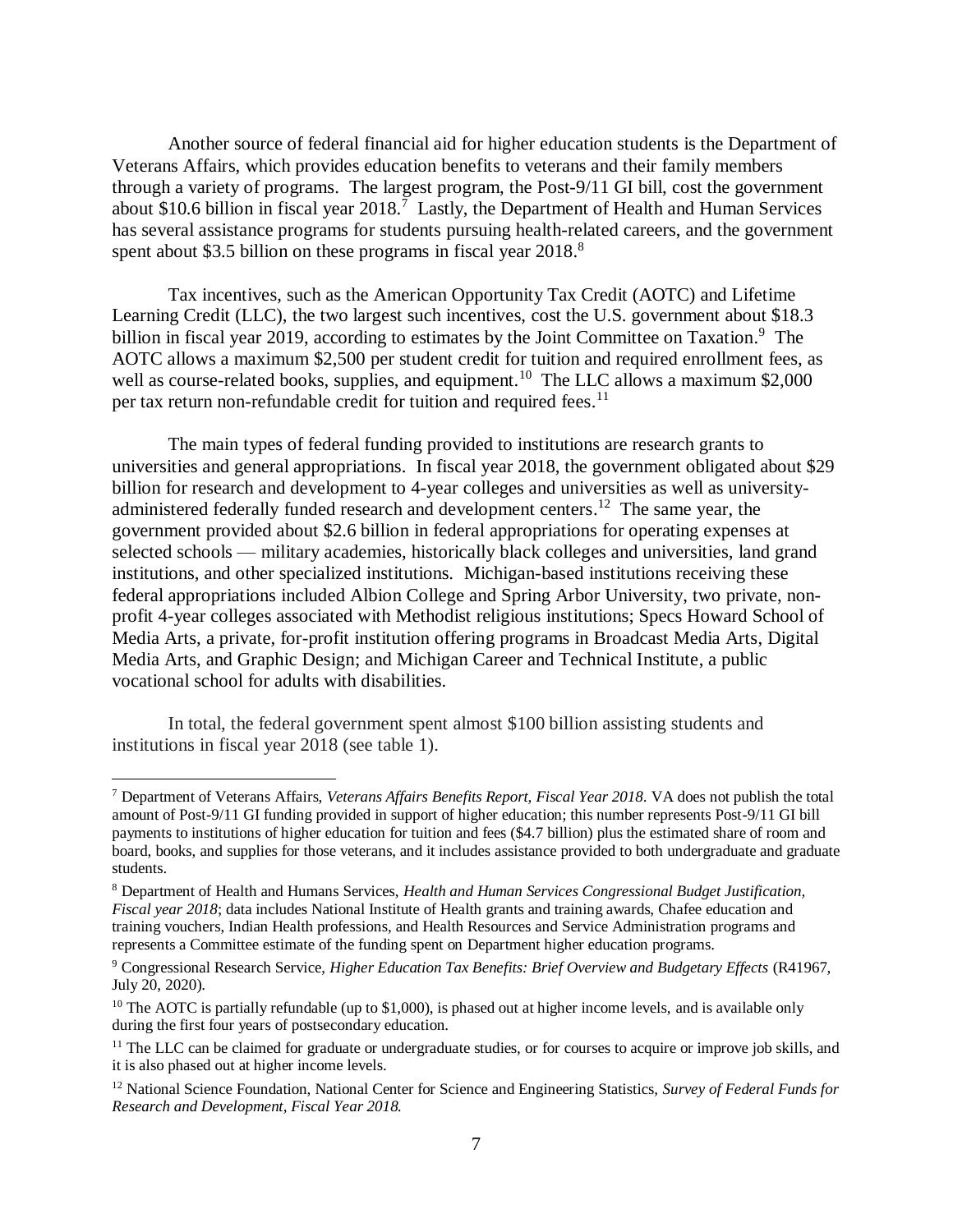**Table 1: Federal Government Expenditures on Students and Institutions of Higher Education, Fiscal Year 2018** 

| <b>Expenditure Type</b>                                     | <b>Amount (\$ Billions)</b> |  |  |
|-------------------------------------------------------------|-----------------------------|--|--|
| Department of Education Title IV Assistance                 |                             |  |  |
| <b>Grants</b>                                               | \$27.4                      |  |  |
| Loans                                                       | \$4.4                       |  |  |
| Work Study                                                  | \$1.0                       |  |  |
| Department of Veterans Affairs                              |                             |  |  |
| Post 9-11 GI Bill Education Assistance – Higher Ed Benefits | \$10.6                      |  |  |
| Department of Health and Human Services                     |                             |  |  |
| Various Educational Programs                                | \$3.5                       |  |  |
| <b>Tax Incentives</b>                                       |                             |  |  |
| American Opportunity Tax Credit & Lifetime Learning Credit  | \$19.0                      |  |  |
| <b>Students (Subtotal)</b>                                  | \$65.9                      |  |  |
| Research & Development Funding                              |                             |  |  |
| Federal Obligations for Research and Development            | \$29.2                      |  |  |
| <b>General Purpose Appropriations</b>                       |                             |  |  |
| Operating Expenses for Selected Institutions                | \$2.6                       |  |  |
| <b>Institutions (Subtotal)</b>                              | \$31.8                      |  |  |
| <b>Total</b>                                                | \$97.7 billion              |  |  |

Sources: Department of Education, Federal Student Aid, *Fiscal Year 2018 Annual Report* (November 15, 2018), available at [https://www2.ed.gov/about/reports/annual/2018report/fsa-report.pdf;](https://www2.ed.gov/about/reports/annual/2018report/fsa-report.pdf) Department of Veterans Affairs, *Veterans Affairs Benefits Report, Fiscal Year 2018*; Department of Health and Humans Services, *Health and Human Services Congressional Budget Justification, Fiscal year 2018*; Congressional Research Service, *Higher Education Tax Benefits: Brief Overview and Budgetary Effects* (R41967, July 20, 2020). Research and development funding: National Science Foundation, National Center for Science and Engineering Statistics, *Survey of Federal Funds for Research and Development;* General purpose appropriations data: analysis of Department of Education data through IPEDS.

# **B. The federal government spent about \$11 billion supporting workforce and skills training programs in Fiscal Year 2018**

In fiscal year 2018, the federal government spent about \$11 billion on workforce and skills training through a patchwork of programs run by different federal agencies. The most significant programs in this area are authorized through the *Workforce, Innovation, and Opportunity Act (WIOA)* and run through the Departments of Labor and Education, including programs that support job training, adult learning, and vocational rehabilitation for individuals with disabilities. The government spent about \$9 billion on these programs in fiscal year 2018.<sup>13</sup>

Eligible institutions in Michigan received just under \$230 million in WIOA funding in fiscal year 2018.<sup>14</sup> The Department of Education also provides funding for grants to states to

<sup>&</sup>lt;sup>13</sup> Department of Labor, Fiscal Year 2020 budget request, budget summary tables. WIOA programs include a variety of Training and Employment Services programs, Job Corps, Older Workers, and Vocational Rehabilitation State Grants. Other Department of Labor workforce programs include Trade Adjustment Assistance training and Veterans Employment and Training Service (VETS).

<sup>14</sup> Department of Labor, budget, State statutory formula funding, *available at*  [https://www.dol.gov/agencies/eta/budget/formula/state.](https://www.dol.gov/agencies/eta/budget/formula/state) Department of Education VR State Grants Awards,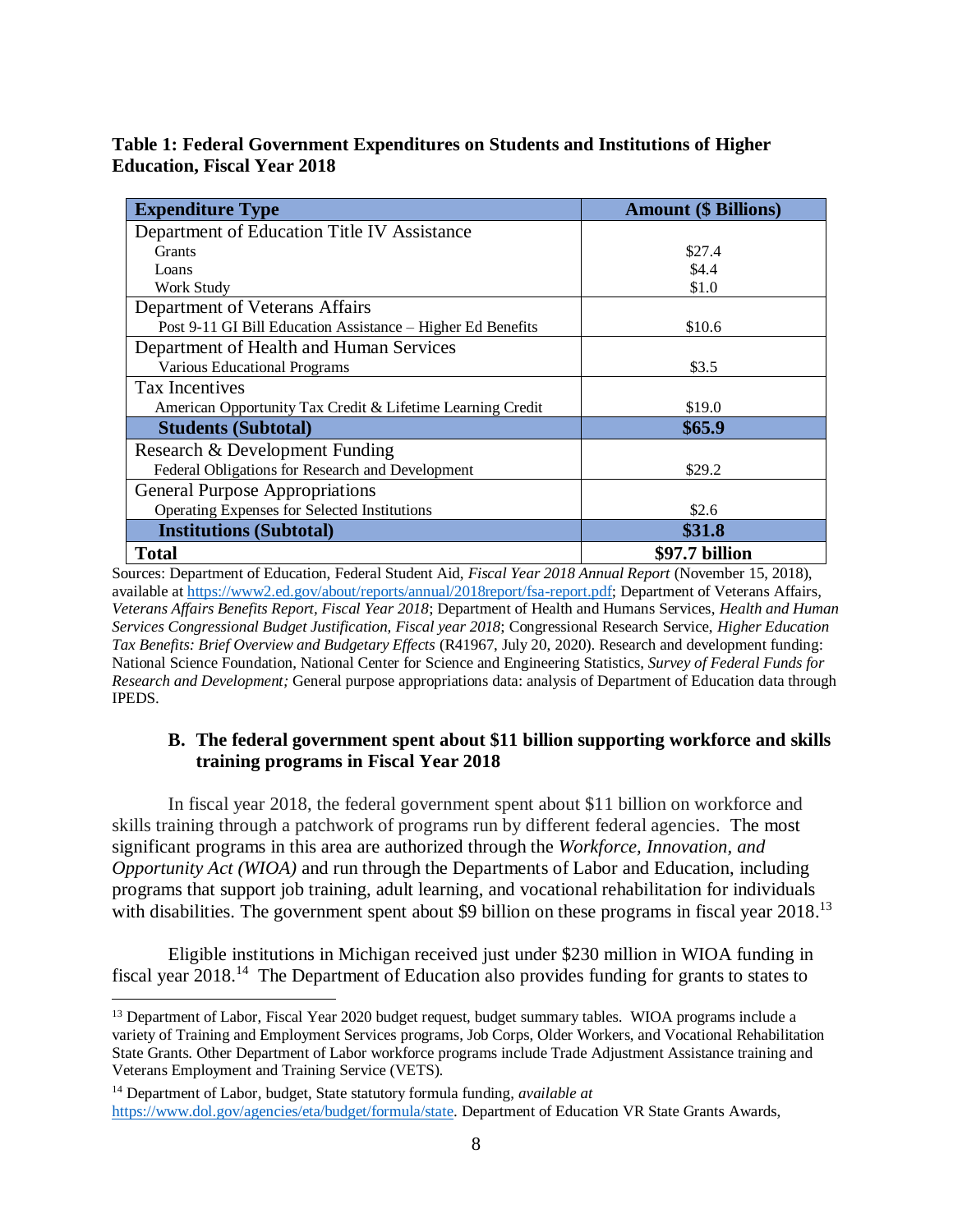support career and technical education programs through the Perkins Act, and the same year, the government provided \$1.2 billion for these programs, with about \$39 million provided to Michigan.<sup>15</sup> A small amount of funding was provided through programs run by the Departments of Veterans Affairs (Post-9/11 GI bill funding for apprenticeships and on-the-job training), Housing and Urban Development, and Health and Human Services (see table 2).

| Table 2: Federal Government Expenditures on Workforce and Skills Training, Fiscal Year |  |  |  |
|----------------------------------------------------------------------------------------|--|--|--|
| 2018                                                                                   |  |  |  |

| <b>Expenditure Type</b>                                         | <b>Amount (\$ Billions)</b> |
|-----------------------------------------------------------------|-----------------------------|
| Department of Education Perkins Grants                          |                             |
| Title I Grants to States                                        | \$1.2                       |
|                                                                 |                             |
| Department of Labor                                             |                             |
| Workforce, Innovation and Opportunity Act (WIOA) Programs       | \$9.0                       |
| Other Programs                                                  | \$0.7                       |
| Department of Veterans Affairs                                  |                             |
| Post 9-11 GI Bill Education Assistance – Non-Higher Ed Benefits | \$0.3                       |
| Department of Housing and Urban Development                     |                             |
| Community Development Block Grants – Employment Training        | \$0.03                      |
| Department of Health and Human Services                         |                             |
| <b>Training Grants</b>                                          | \$0.1                       |
| <b>Total</b>                                                    | \$11.3 billion              |

Sources: Department of Education, available at [https://cte.ed.gov/grants/state-allocations;](https://cte.ed.gov/grants/state-allocations) Department of Labor, available at [https://www.doleta.gov/budget/statfund.cfm;](https://www.doleta.gov/budget/statfund.cfm) Department of Veterans Affairs, *Veterans Affairs Benefits Report, Fiscal Year 2018*; Department of Housing and Urban Development, *Congressional Budget Justification Review, Fiscal Year 2020;* Department of Health and Human Services, *Congressional Budget Justification Review, Fiscal Year 2020;* data include Health Profession Opportunity Grants and National Institute for Occupational Safety and Health Training Grants.

# **II. 4-YEAR COLLEGES AND UNIVERSITIES—ATTENDED BY A MAJORITY OF STUDENTS—HAVE THE HIGHEST COST, BUT ATTENDING ANY U.S. INSTITUTION OF HIGHER EDUCATION IS EXPENSIVE**

# **A. Most students in the United States attend 4-year colleges and universities**

Post-secondary education — education obtained after high school, in preparation for a career or academic degree — has increasingly become a requirement for economic security. Post-secondary educational institutions can be grouped into three main types — universities or colleges offering four-year degrees and higher ("4-year institutions"); community colleges or other institutions offering two-year degrees as well as a variety of workforce development and skills training courses ("2-year institutions"); and other institutions offering vocational training,

*available at* [https://rsa.ed.gov/about/programs/vocational-rehabilitation-state](https://rsa.ed.gov/about/programs/vocational-rehabilitation-state-grants/awards?field_fy_value=&field_full_state_name_value=Michigan)[grants/awards?field\\_fy\\_value=&field\\_full\\_state\\_name\\_value=Michigan.](https://rsa.ed.gov/about/programs/vocational-rehabilitation-state-grants/awards?field_fy_value=&field_full_state_name_value=Michigan)

<sup>&</sup>lt;sup>15</sup> Department of Education, available a[t https://cte.ed.gov/grants/state-allocations.](https://cte.ed.gov/grants/state-allocations) Data represents money allocated to the States for recipients at the secondary and post-secondary levels. According to the Department of Education, each state determines the share of funds for secondary and post-secondary; on average, about 64 percent of funds are spent at the secondary level and 36 percent at the postsecondary level.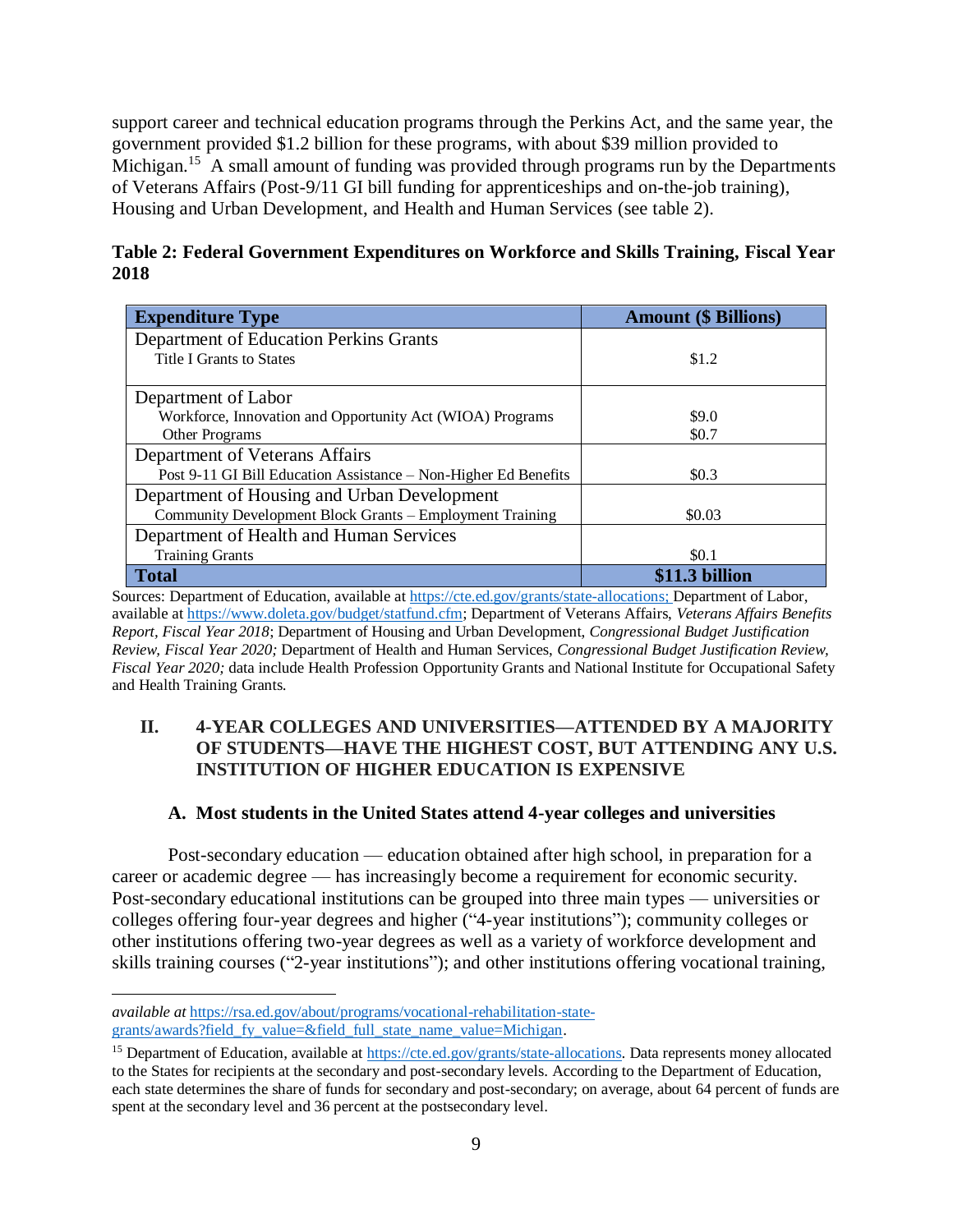certifications, and other credentials ("non-degree-granting institutions"). Institutions can be public, private non-profit, or private for-profit.

Four-year colleges and universities represent 44 percent of all postsecondary schools in the United States, and a majority of undergraduate students — 63 percent — attend these schools (see figure 2).<sup>16</sup>





Source: Committee analysis of Department of Education data, Integrated Postsecondary Education Data System (IPEDS).

In Michigan, the number of non-degree-granting institutions offering certifications and other training (mostly for-profit institutions) slightly exceeded the number of four-year colleges and universities during the 2017-2018 academic year. However, as at the national level, a majority of students in Michigan attend 4-year institutions (see figure 3).<sup>17</sup>

<sup>&</sup>lt;sup>16</sup> The scope of this analysis is schools accredited by the Department of Education with enrolled students. According to the Department's Integrated Postsecondary Education Data System (IPEDS), there were 6,603 such schools in the 2017-2018 academic year.

 $17$  The scope of this analysis is schools accredited by the Department of Education with enrolled students that are located in Michigan. According to the Department's Integrated Postsecondary Education Data System (IPEDS), there were 170 such schools in Michigan in the 2017-2018 academic year.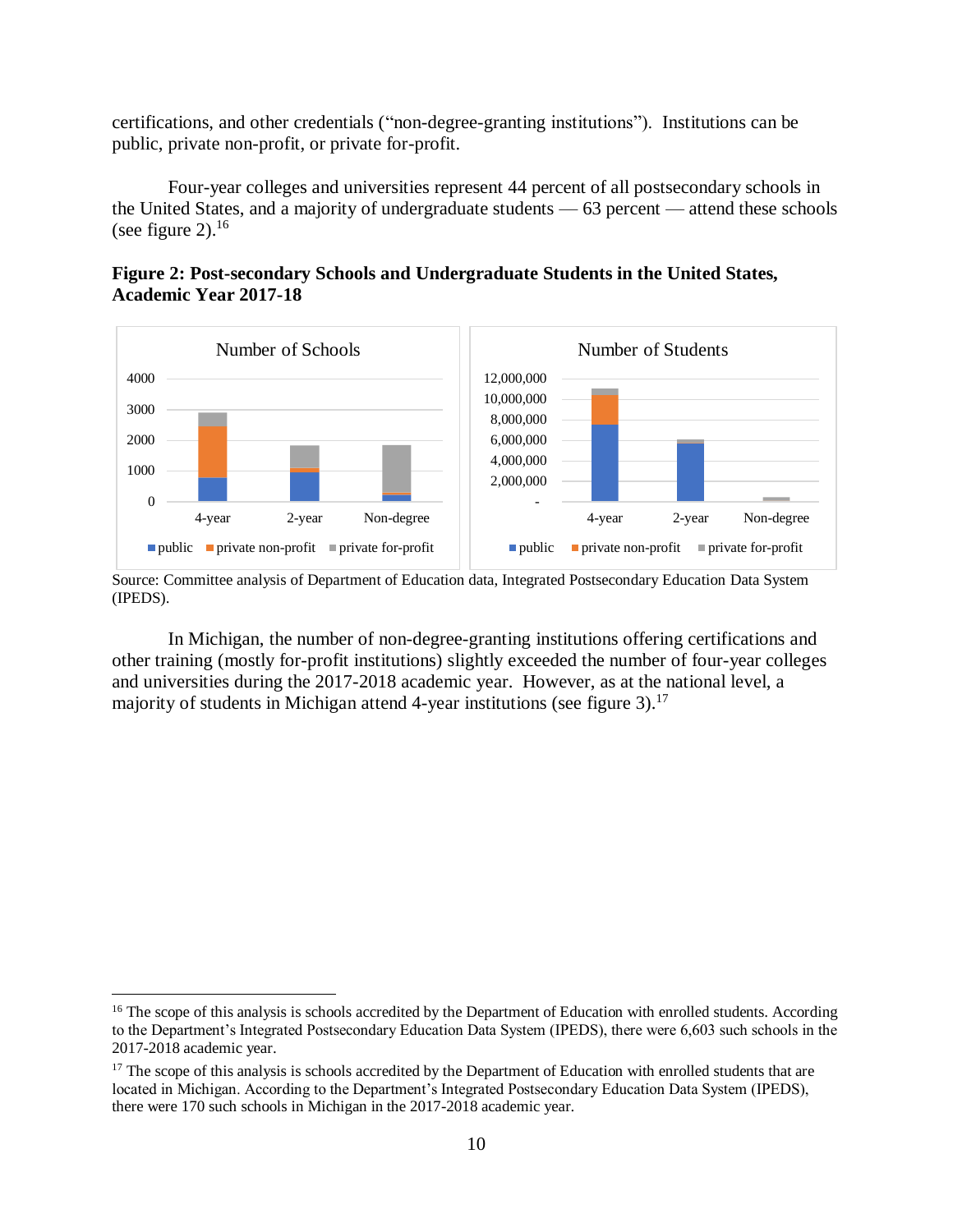### **Figure 3: Post-secondary Schools and Undergraduate Students in Michigan, Academic Year 2017-18**



Source: Committee analysis of Department of Education data, Integrated Postsecondary Education Data System (IPEDS).

## **B. Attending any type of institution of higher education is expensive**

The cost of attending these schools — regardless of type — is high. The average annual cost of attending a 4-year institution (including tuition and fees, room and board, and books) for the 2017-2018 academic year was \$37,548.<sup>18</sup> Two-year and non-degree-granting institutions were a bit less expensive—their average cost was \$28,308 and \$24,557 (see figure 4).

<sup>&</sup>lt;sup>18</sup> Cost for each institution was determined by adding the published tuition and fees; on-campus room and board or off-campus cost of living; and books, according to the Institutional Characteristics Survey component of the Department of Education's IPEDS. If a school had in-state and out-of-state tuition rates, an average of the two was calculated.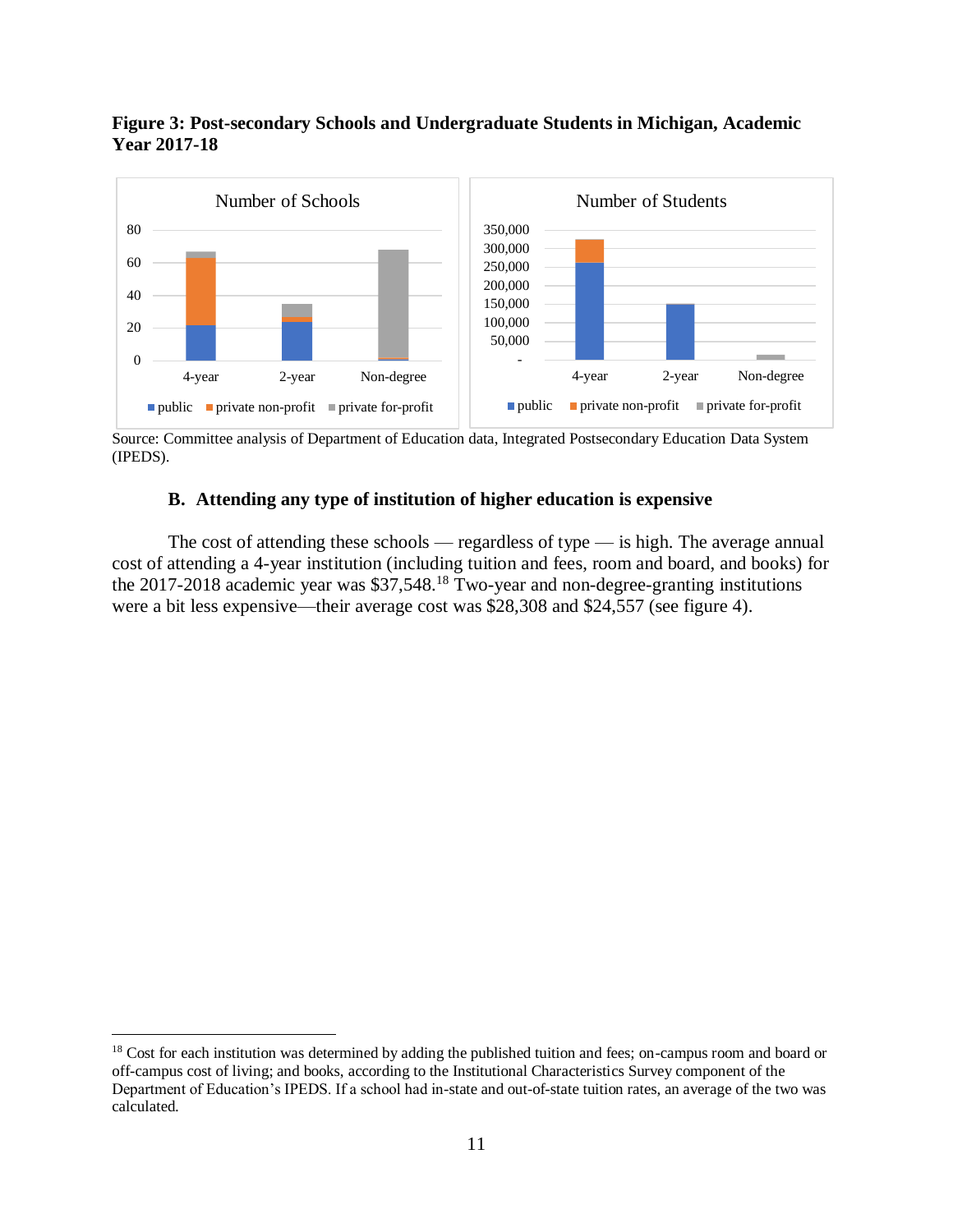

**Figure 4: Total Annual Cost of Attending a Postsecondary School, Academic Year 2017-18**

Source: Committee analysis of Department of Education data, Integrated Postsecondary Education Data System (IPEDS).

## **C. Awareness of the federal financial aid process is critical to making college affordable, but the pandemic is impacting aid applications**

Awareness of financial aid availability and the process for securing it is critical to ensuring that students can afford the post-secondary education of their choice. With the majority of students attending 4-year institutions, high school guidance counselors are typically less prepared to advise students on other types of postsecondary programs and may not know that federal financial aid is available to students attending many 2-year and non-degree-granting schools. Legislation co-sponsored by Senator Peters in 2018 — the *Supporting Useful Career Counseling in Elementary and Secondary Schools (SUCCESS) Act* — aimed to improve career counseling training programs to ensure that counselors have access to high-quality information on postsecondary programs beyond those at 4-year institutions, as well as knowledge of local labor market needs and trends. Elements of this legislation were incorporated into the *Strengthening Career and Technical Education for the 21st Century (Perkins V) Act*, which reauthorized the Perkins Act in 2018.

The role of guidance counselors in ensuring awareness of financial aid has recently been made very clear. As the COVID-19 pandemic prompted a wave of high school closures across the country, the number of completed Free Application for Federal Student Aid (FAFSA) forms greatly declined. In the four weeks starting March 13, 2020, the number of completed applications was down 45% compared to the same period the year before. As Coronavirus started to spread, every state saw numbers slide compared to the previous year's levels. In Michigan, as of June, applications were down 4.5 percent since the previous year's financial aid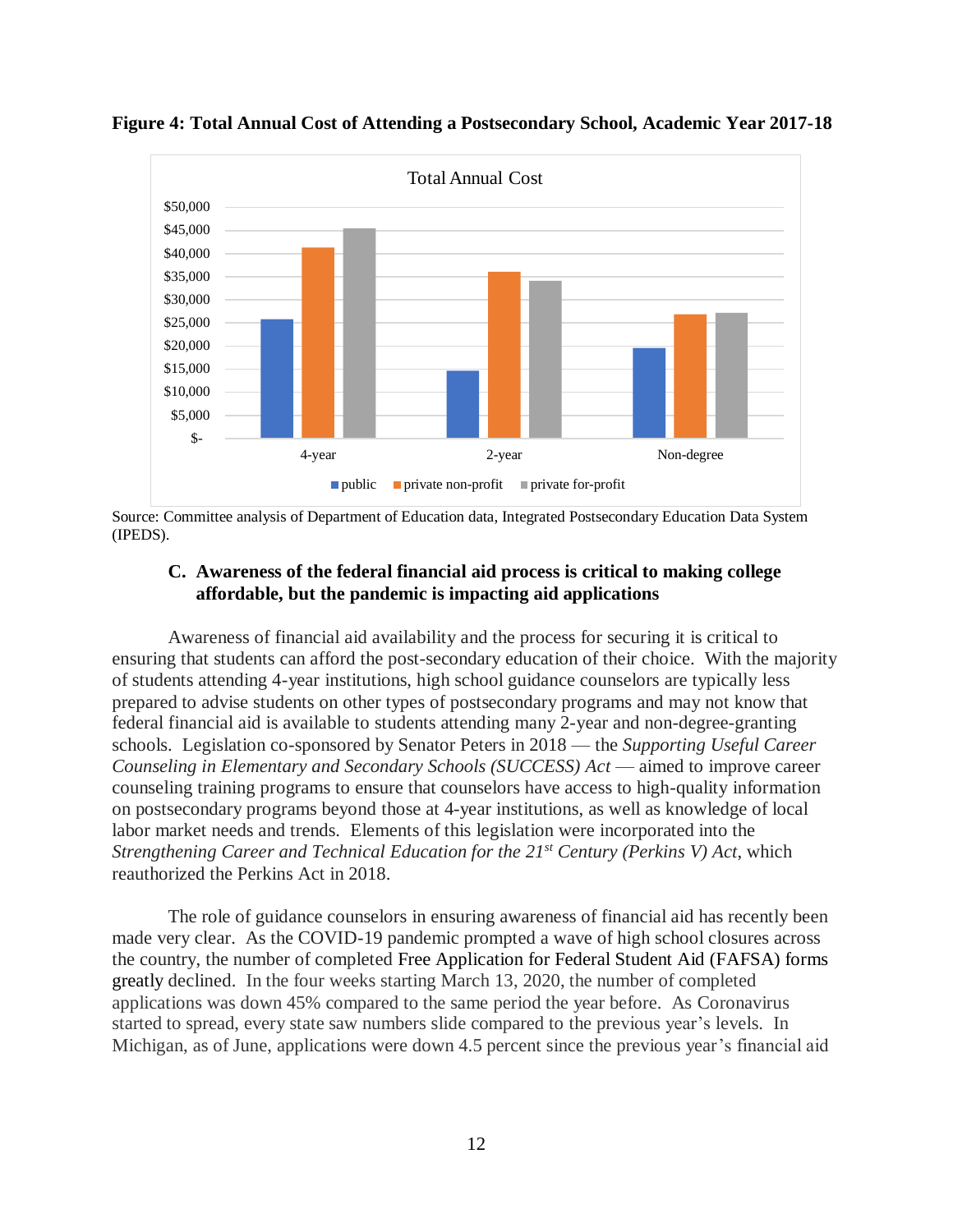cycle. Schools attributed much of this decline to the separation of students from their counselors who typically guide them through the complex financial aid application process.<sup>19</sup>

# **III. STUDENTS PURSUING SKILLS TRAINING AND TECHNICAL CERTIFICATIONS AT INSTITUTIONS OF HIGHER EDUCATION RECEIVE EQUITABLE SUPPORT FROM THE FEDERAL GOVERNMENT TO MEET THE HIGH COST OF ATTENDANCE**

Given the high cost of attending a post-secondary school, the federal government provides financial assistance to students and their families to make the cost of obtaining education more affordable. The main types of federal student financial assistance are grants, loans, and work-study programs administered by the Department of Education.<sup>20</sup> The other large source of federal funding for students attending post-secondary schools is the Department of Veterans Affairs, which provides education benefits to veterans and their family members through a variety of programs, including the Post-9/11 GI bill. Finally, the government also provides direct support for higher education through tax preferences. While the bulk of this funding supports students attending 4-year institutions, the majority of undergraduates in the United States attend these types of schools, and when factoring in student population and school cost, the distribution of financial assistance among the different types of students is equitable.

# **A. Most Pell Grant, Direct Loan, and Veterans education funding assists students at 4-year colleges and universities because this is the largest student group**

Pell grants, Direct Loans and Veterans' education benefits are the largest categories of federal assistance offered to post-secondary students and are among the most impactful ways in which the government supports higher education. Pell Grants, which provide grant aid to lowincome and middle-income undergraduate students, and Direct Loans, which are made available to students or their parents with or without an interest subsidy depending on economic need, can be provided to students attending any type of accredited post-secondary institution.<sup>21</sup> Amounts awarded are dependent on information provided by students and their parents on the FAFSA form. These programs are authorized through Title IV of the Higher Education Act and administered by the Department of Education.<sup>22</sup>

Most of the Pell Grants awarded to undergraduate students in the 2017-2018 school year (\$26.6 billion) and most of the Direct Loans made available (\$40 billion) assisted those attending 4-year colleges or universities (see figure 5). Michigan schools with the most Pell Grant recipient

<sup>&</sup>lt;sup>19</sup> The Detroit News, "Drop in College Aid Requests Alarms Educators," July 6, 2020.

<sup>20</sup> Congressional Research Service, *The Higher Education Act (HEA): A Primer* (R45551, October 24, 2018). The Higher Education Act was originally passed in 1965.

<sup>21</sup> See Department of Education, Federal Student Aid, *Fiscal Year 2018 Annual Report* (November 15, 2018), available at https://www2.ed.gov/about/reports/annual/2018report/fsa-report.pdf. Note that for the 2017-2018 academic year, the maximum Pell Grant award was \$5,920 per student.

<sup>22</sup> Congressional Research Service, *The Higher Education Act (HEA): A Primer* (R45551, October 24, 2018). The Higher Education Act was originally passed in 1965.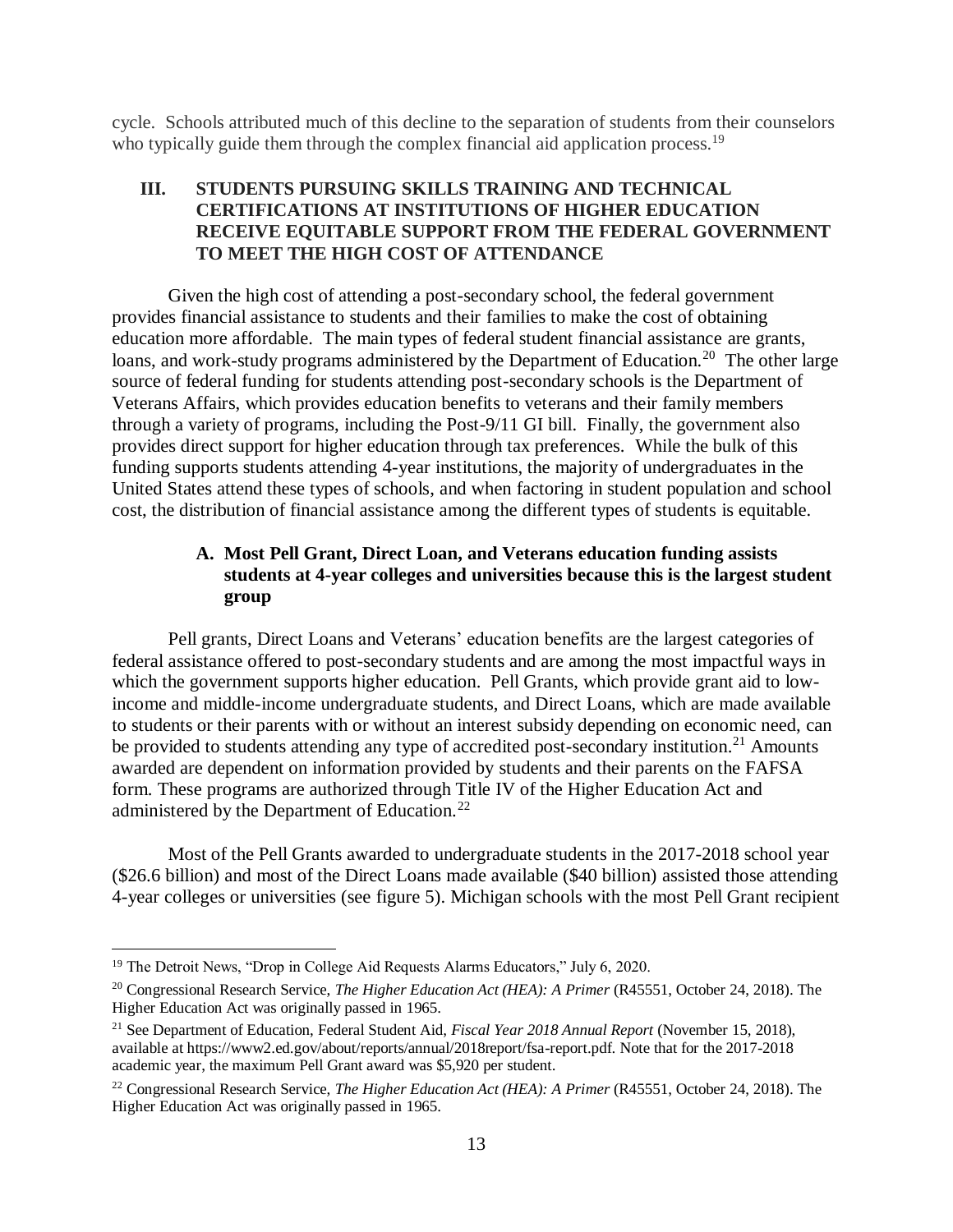funding included Wayne State, Michigan State, and Eastern Michigan University, and the latter two schools also had the most Direct Loan recipient funding.<sup>23</sup>





Note: Data on student loans represents the volume of loans provided to borrowers.

The VA offers several education benefit programs to servicemembers or their dependents, but most of its support is provided through the Post-9/11 GI Bill, which applies to individuals that served on active duty after September 10, 2001. The benefits can be used to attend an institution of higher education, for on-the-job training or apprenticeship programs, or other types of short-term training. VA will pay the net cost for in-state tuition and fees at public schools and up to an annual maximum amount at non-profit and for-profit private schools. VA pays schools directly for tuition and fees and sends additional payments for housing and books directly to eligible veterans. $^{24}$ 

Source: Committee analysis of Department of Education data, Integrated Postsecondary Education Data System (IPEDS).

<sup>23</sup> Analysis of Department of Education IPEDS data.

<sup>&</sup>lt;sup>24</sup> Government Accountability Office, *Post-9/11 GI Bill: Veterans Affected by School Closures*, GAO-19-553T (Washington, D.C.: June 19, 2019).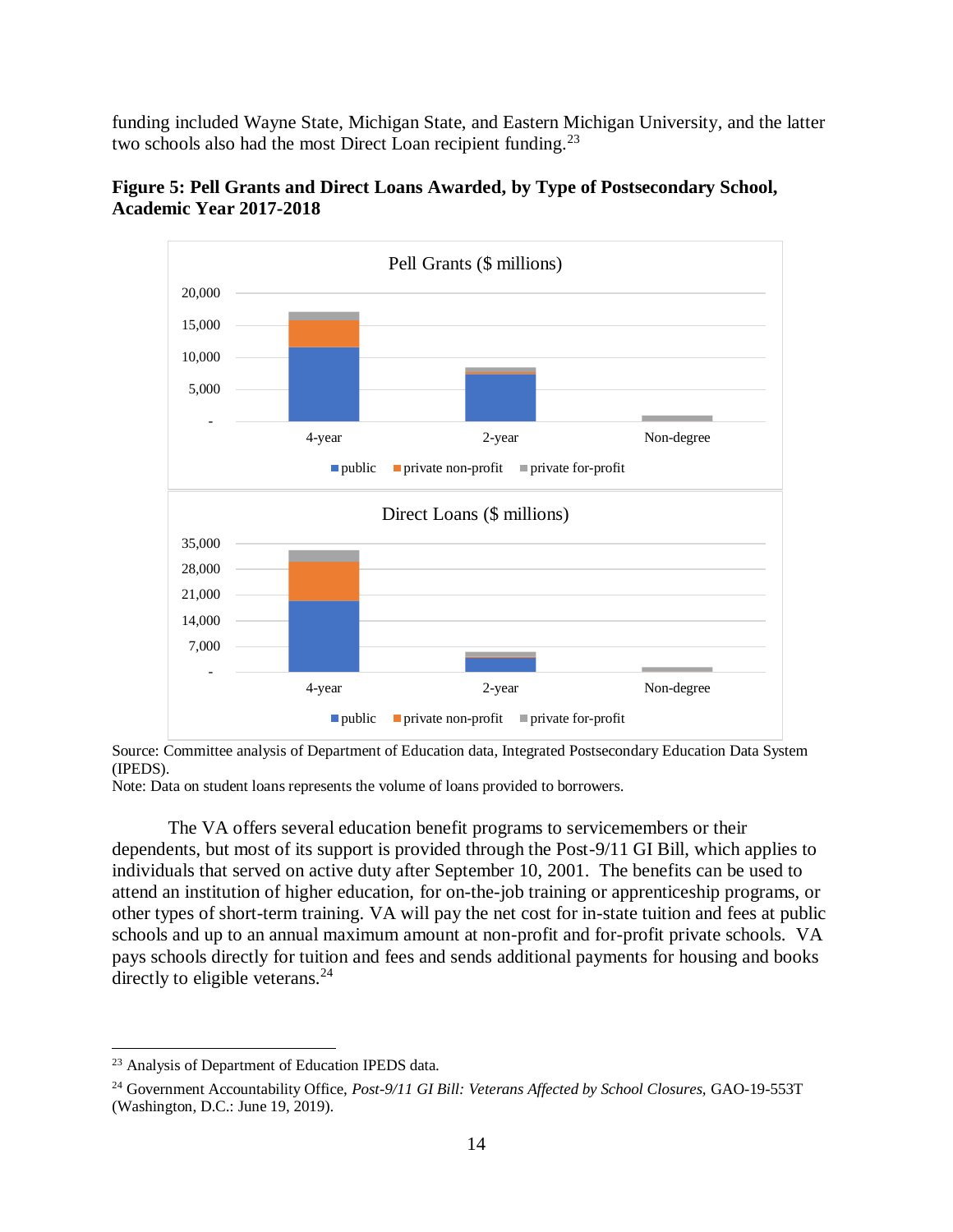VA provided about \$3 billion in Post-9/11 GI bill funds for tuition and fees for undergraduates attending institutions of higher education in the 2017-2018 academic year, and the majority of funding helped those attending 4-year institutions (see figure 6). In Michigan, schools receiving the most Post-9/11 GI funding included Grand Valley State University, Western Michigan University, Central Michigan University, and Michigan State.

# **Figure 6: Post-9/11 GI Bill Tuition and Fee Payments for Undergraduates, by Type of Postsecondary School, Academic Year 2017-2018**



Source: Committee analysis of Department of Education data, Integrated Postsecondary Education Data System (IPEDS).

# **B. However, on a per-student basis, students at community colleges and skills training institutions receive equitable funding as compared to students at colleges and universities**

However, on a per-student basis, those students attending short-term, certificate-awarding or vocational training programs receive equitable amounts of federal funding. When taking into account the student population and total cost of the various schools, the distribution of financial assistance is equitable.

For example, students at various types of schools in Michigan received similar amounts of Pell Grant funding. For example, at the Michigan Barber School, a private non-profit 2-year institution, Pell Grant recipients received an average of \$5,234; those at Henry Ford College, a 4 year public college, received \$5,104; and at Dorsey Business Schools (Southgate campus), a less than 2-year private for-profit school, recipients got an average of \$5,329 in Pell Grants.

Further, on a national level, when calculating the average amount of assistance received (Pell Grants plus Direct Loans) for those students that were awarded federal financial aid, and scaling it by the average total cost of the school, federal funding for those attending 2-year and non-degree-granting institutions actually covers a larger share of the school cost (see table 3).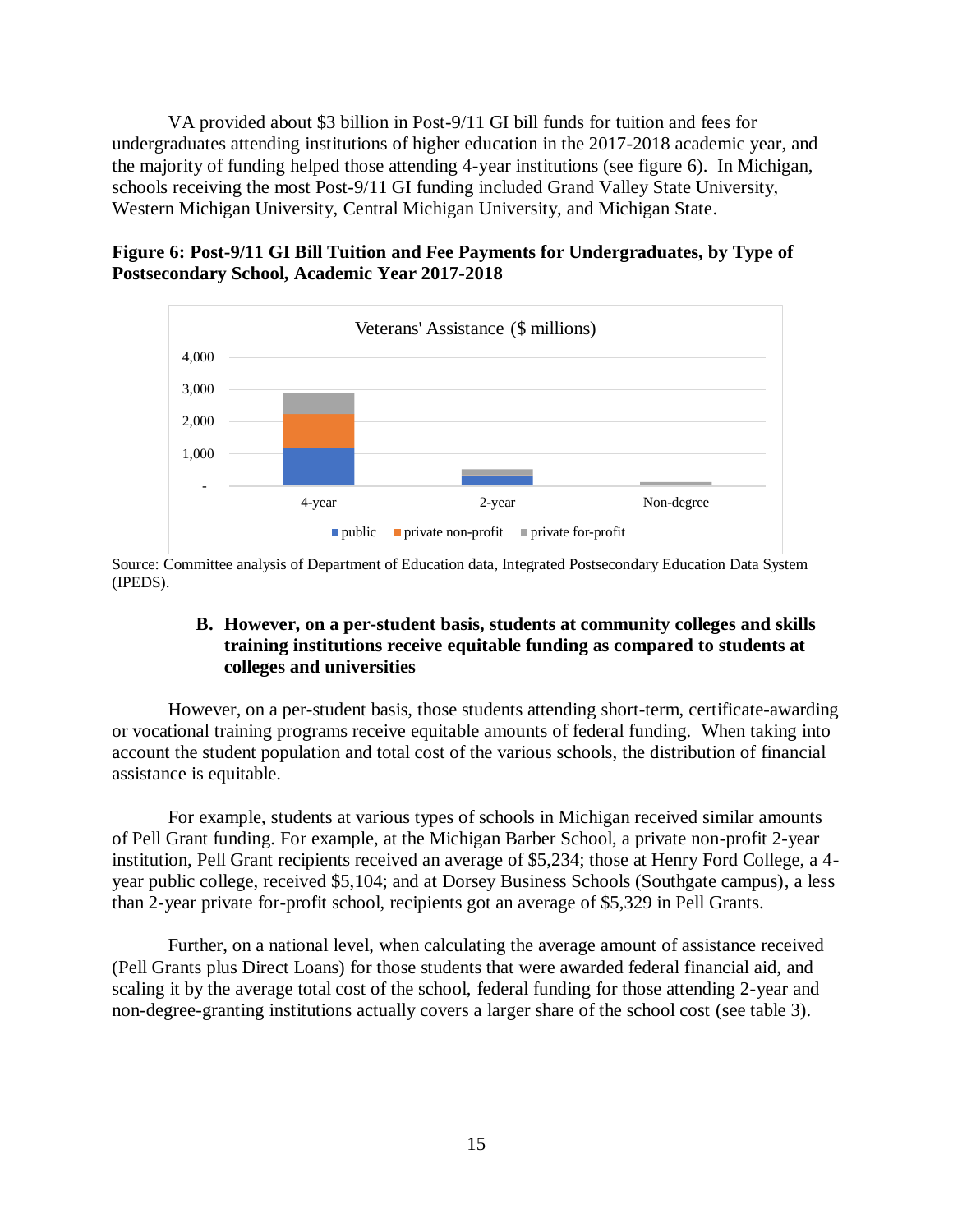**Table 3: Average Cost of Attendance and Average Amount Received Per Federal Financial Aid Recipient, Academic Year 2017-2018**

| <b>School Type</b>  | <b>Total Cost</b> | <b>Direct Loans</b> | <b>Pell Grants</b> | <b>Federal Aid</b>    |
|---------------------|-------------------|---------------------|--------------------|-----------------------|
|                     | оf                |                     |                    | <b>Share of Total</b> |
|                     | <b>Attendance</b> |                     |                    | Cost                  |
| 4-year              |                   |                     |                    |                       |
| Public              | \$25,833          | \$6,600             | \$4,461            | 43%                   |
| Private non-profit  | \$41,340          | \$7,175             | \$4,399            | 28%                   |
| Private for-profit  | \$45,471          | \$8,631             | \$4,228            | 28%                   |
| 4-year Average      | \$37,548          | \$7,469             | \$4,363            | 32%                   |
| 2-year              |                   |                     |                    |                       |
| Public              | \$14,667          | \$5,078             | \$3,985            | 62%                   |
| Private non-profit  | \$36,120          | \$6,889             | \$5,154            | 33%                   |
| Private for-profit  | \$34,136          | \$7,122             | \$4,262            | 33%                   |
| 2-year Average      | \$28,308          | \$6,363             | \$4,467            | 38%                   |
| Non-degree-granting |                   |                     |                    |                       |
| Public              | \$19,606          | \$6,331             | \$4,070            | 53%                   |
| Private non-profit  | \$26,898          | \$6,568             | \$4,335            | 41%                   |
| Private for-profit  | \$27,168          | \$6,563             | \$4,020            | 39%                   |
| $<$ 2-year Average  | \$24,557          | \$6,487             | \$4,142            | 43%                   |

Source: Committee analysis of Department of Education data, Integrated Postsecondary Education Data System (IPEDS).

Note: Pell Grant and Direct Loan amounts were calculated by dividing the total dollar value of the assistance provided by the number of students that received the assistance.

In addition, when examining the average amount of Post-9/11 GI bill education assistance per recipient (specifically, tuition and fees paid to institutions of higher education on behalf of veterans), those attending 2-year and non-degree-granting institutions receive more than an equitable amount, taking into account cost of the institution (see figure 7).

**Figure 7: Post-9/11 GI Bill Tuition Benefits by type of School, Academic Year 2017-2018**

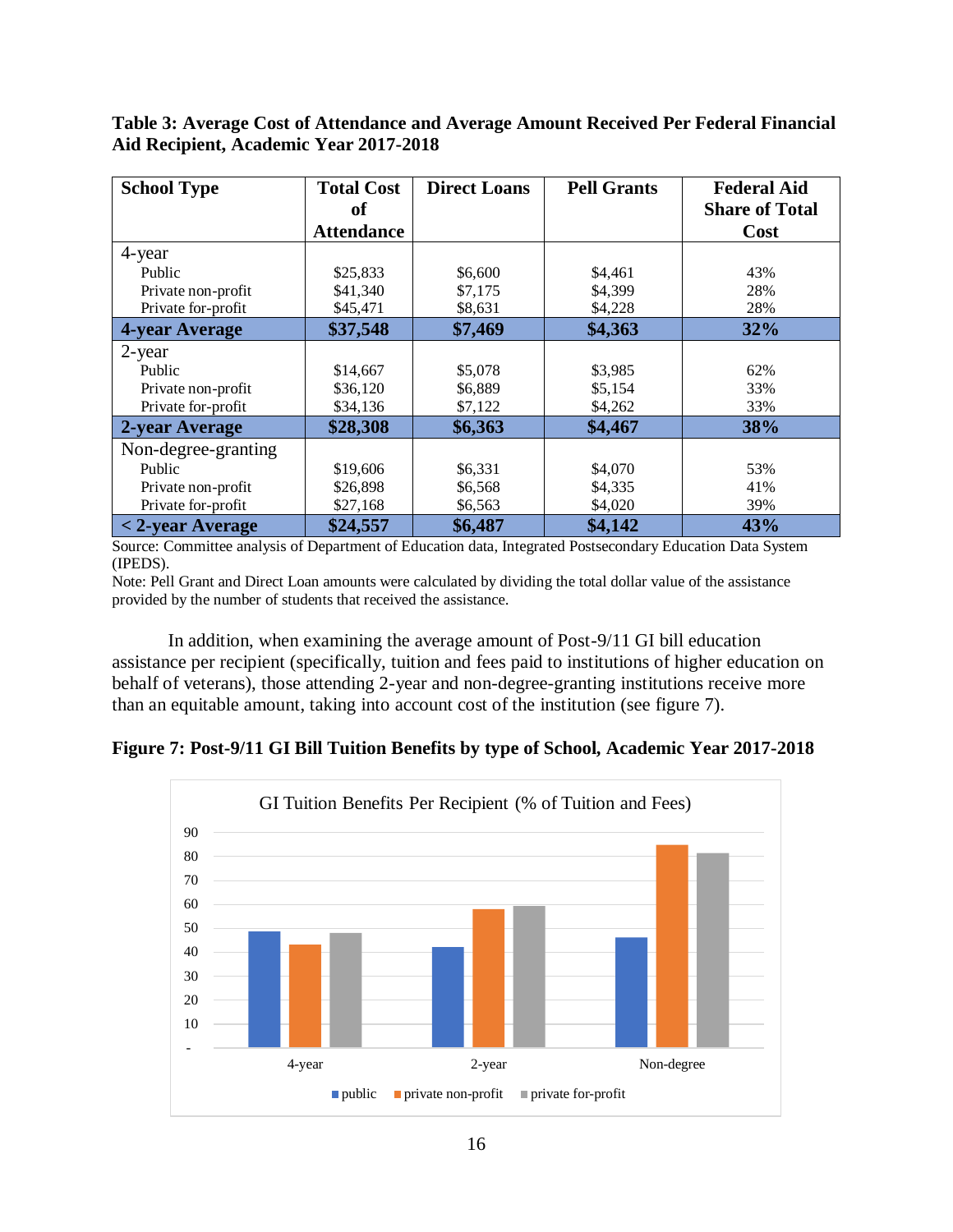Source: Committee analysis of Department of Education data, Integrated Postsecondary Education Data System (IPEDS). Data represents tuition and fees paid to post-secondary institutions by the VA through the Post-9/11 GI bill program as a share of the school's published tuition and fees.

As an example, veterans attending Kellogg Community College, a public, 2-year institution with associates degrees and certificates available in dozens of areas of study, including industrial trades, received on average \$3,161 in Post-9/11 GI Bill tuition benefits, and average tuition at this type of institution is \$6,105. A veteran attending the University of Detroit-Mercy, a private, non-profit 4-year school, received on average \$18,163 in Post-9/11 GI tuition benefits, but the tuition at this type of school averages \$27,067.

### *Tax Incentives*

 $\overline{a}$ 

Tax incentives are equally available to students pursuing short-term programs resulting in credentials or certifications as those pursuing a 4-year degree. Most incentives become available after higher education expenses have been incurred, and students or their parents must wait until they file their federal income tax returns to claim them.<sup>25</sup>

# **IV. WORKFORCE AND SKILLS TRAINING PROGRAMS ARE FRAGMENTED ACROSS THE FEDERAL GOVERNMENT**

While some positive changes have been made in the last decade to strengthen federal skills and workforce training programs and reduce overlap, more needs to be done, as the overall approach is still fragmented. In addition, overall program funding has declined. Key legislation governing workforce training programs is up for reauthorization—WIOA, Trade Adjustment Assistance, and the *National Apprenticeship Act*.

The 2014 *Workforce, Innovation and Opportunity Act (WIOA),* which placed greater emphasis on aligning and integrating workforce programs, and the 2018 re-authorization of the *Carl D. Perkins Career and Technical Education Act*, the primary federal law aimed at developing and supporting career and technical education, represented steps forward in improving the federal government's approach to workforce training. <sup>26</sup> The latter introduced several changes that improved coordination, including a requirement that states' plans contain information on how the state's activities will be coordinated with state activities under WIOA and the *Elementary and Secondary Education Act,* and introduced a national competitive grant program aimed at identifying, supporting, and evaluating evidence-based and innovative strategies and activities to improve and modernize career and technical education (CTE) and align workforce skills with labor market needs.

<sup>25</sup> Congressional Research Service, *Higher Education Tax Benefits: Brief Overview and Budgetary Effects* (R41967, July 20, 2020).

<sup>26</sup> Congressional Research Service, *The Workforce Innovation and Opportunity Act and the One-Stop Delivery System* (R44252, October 27, 2015), and Congressional Research Service, *Reauthorization of the Perkins Act in the 115th Congress: The Strengthening Career and Technical Education for the 21st Century Act* (R45446, December 21, 2018).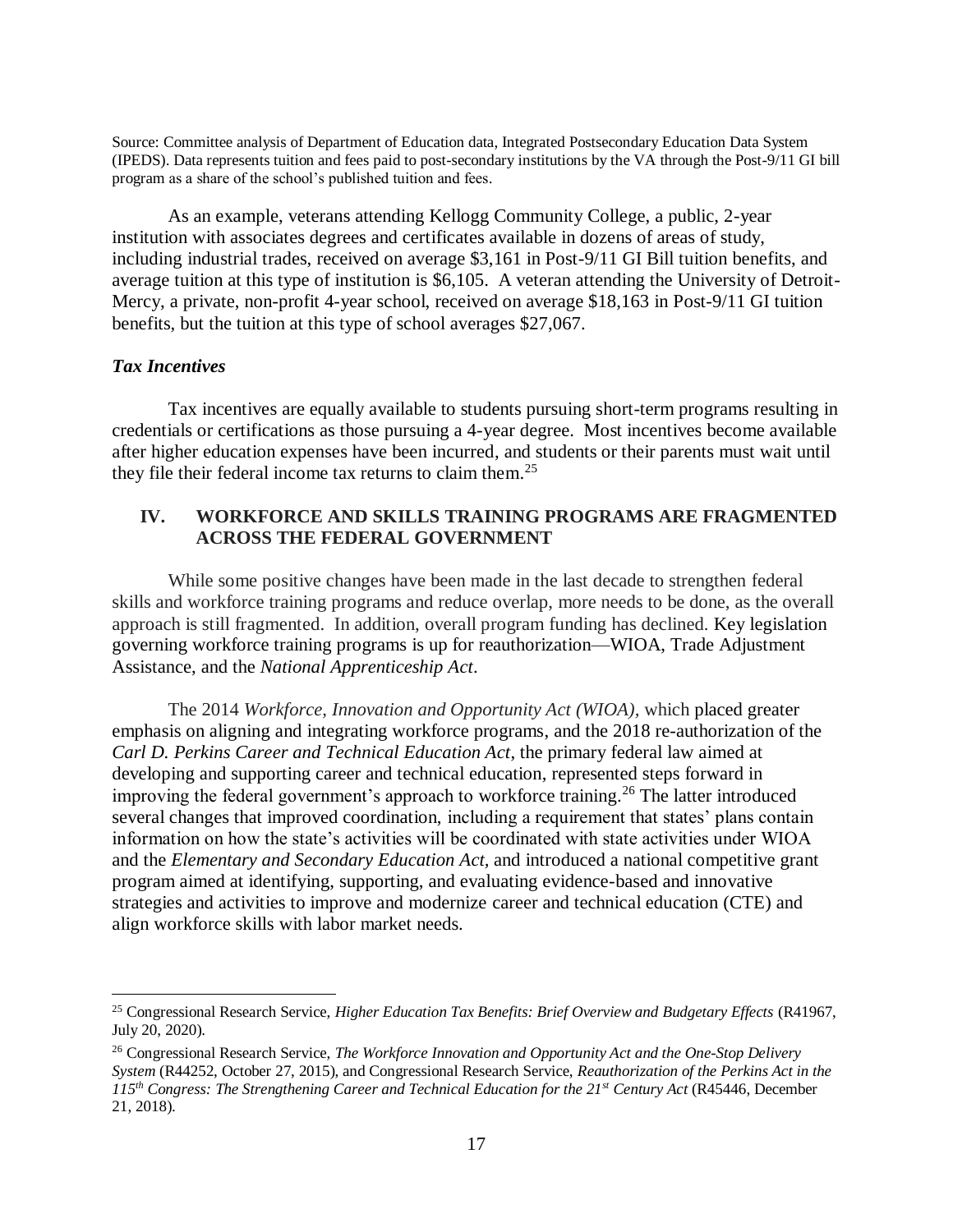However, despite these positive developments, the programs are still quite decentralized. GAO recently reported the existence of 43 workforce training programs spread across 9 agencies. The programs generally overlap by providing similar services, such as employment counseling and assessment services and job readiness training. GAO concluded that, while agencies and programs report taking actions to increase coordination among their programs, lack of evaluation focused on program coordination has resulted in a void of information on programs' collective impact, and GAO recommended that the Department of Labor consult with other agencies with workforce training programs and develop a plan for collective evaluation of their training programs.<sup>27</sup>

GAO also found that spending through these programs had decreased from about \$20 billion per year in fiscal year 2009, adjusting for inflation, to about \$14 billion in fiscal year 2017.<sup>28</sup> One critical WIOA program—the Reentry Employment Opportunities Program, which helps formerly incarcerated young adults and adults learn skills that will help them secure good jobs as they transition back into society—does not have secure funding due to its status as a pilot program.

Another challenge that has recently surfaced is the impact of the pandemic on workforce training programs, in particular, on-the-job training and registered apprenticeships, which have been disproportionately disrupted by the COVID-19 pandemic because they are more difficult to move to online platforms. Some of these programs—including the Post-9/11 GI bill—require participants to meet a minimum number of hours in order to receive housing or other allowances. The shutdowns required by the response to the pandemic have made it all but impossible for participants to meet these requirements, which jeopardizes their training and continued participation.

### **CONCLUSION**

 $\overline{a}$ 

At a time when our economy has been severely impacted by a global pandemic and millions of Americans are out of work, the U.S. needs to take bold action to reimagine government's role in ensuring that every American is prepared with the skills and education necessary to thrive. The government has made substantial investment in facilitating access to post-secondary education at 4-year, 2-year, and non-degree-granting institutions of higher education. However, the current disparity in funding between higher education and workforce training programs means that if the government wants to ensure that Americans have the right skills to succeed in today's economy, greater investment in workforce training is necessary. To help more Americans get the skills and training they need for the high paying high skilled jobs that manufacturing and other sectors offer, the government needs to leverage the knowledge, resources, and programs in the higher education realm and improve access to skills training within institutions of higher education and workforce training programs.

<sup>27</sup> Government Accountability Office, *Employment and Training Programs: Department of Labor Should Assess Efforts to Coordinate Services Across Programs,* GAO-19-200 (Washington, D.C.: March 28, 2019).

<sup>&</sup>lt;sup>28</sup> *Id*. The report noted that the decrease in funding reflected the fact that the Great Recession and one-time funding made available under the Recovery Act had ended. Recovery Act funds were provided to help preserve and create jobs and promote economic recovery, among other purposes. The report did not include within its scope the Department of Veterans' Affairs Post 9-11 GI bill.